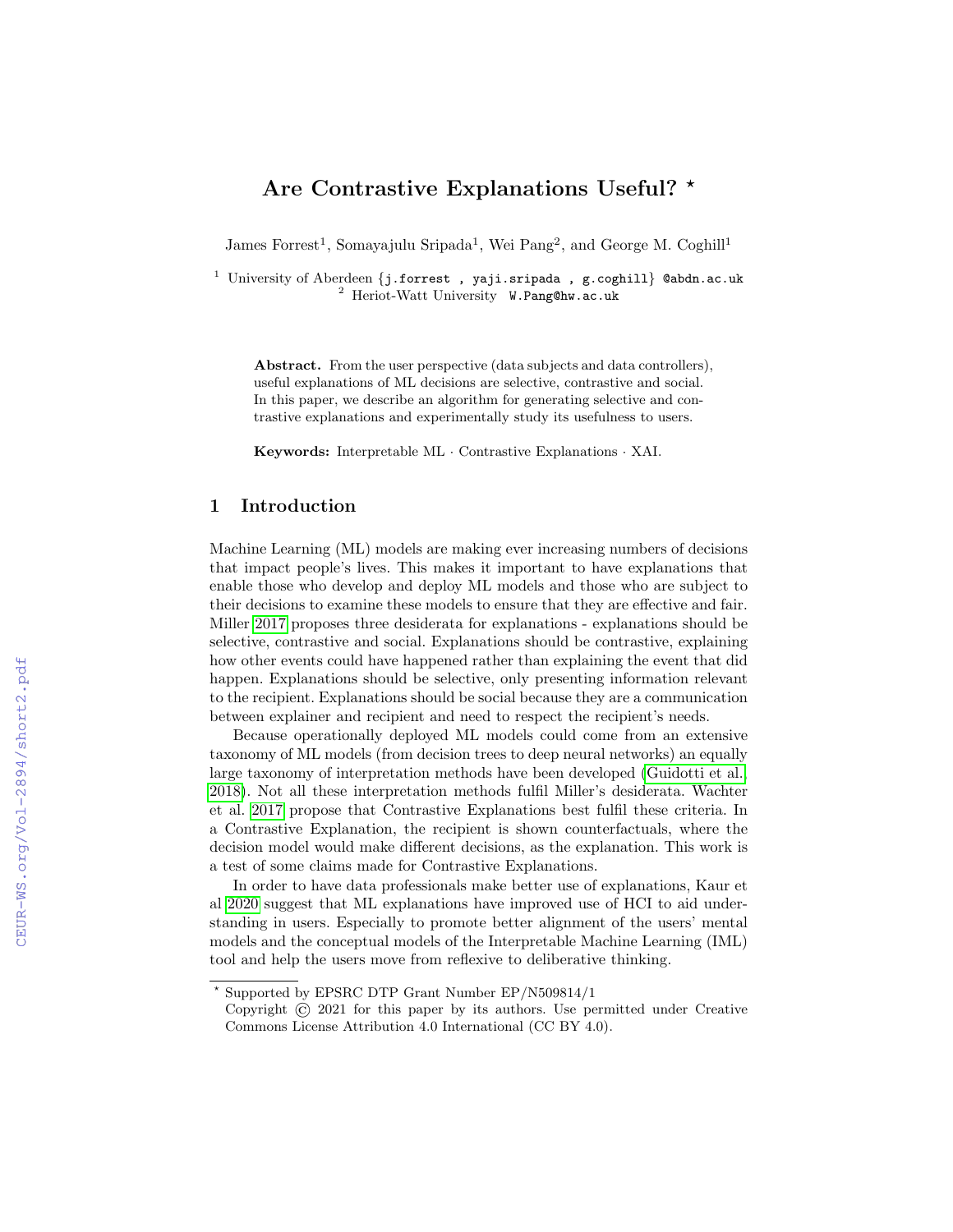2 James Forrest et al.

In this paper, we present a Contrastive Explanation technique built on optaiNet, an optimisation algorithm based on an Immune Inspired Algorithm [\(Tim](#page-7-0)[mis and Edmonds, 2010\)](#page-7-0) that fulfils Miller's desiderata. We evaluate our Contrastive Explanation technique in comparison to the contrastive tool DiCE [\(Mothi](#page-7-1)lal [et al., 2020\)](#page-7-1), as well as Feature Saliency explanations.

## 2 Explanation Generation

A Contrastive Explanation is a collection of counterfactuals; each counterfactual shows the changes to the original event (fact) that would produce the wanted event (foil). These counterfactuals are most effective when selective; the more selective the explanation, the fewer causes the explanation contains, the simpler and more comprehensible the explanation. The counterfactuals should produce foil events that are as near to fact event as possible to be more actionable to the recipient

#### 2.1 opt-aiNet

Our counterfactual generation algorithm one of a family of algorithms called Artificial Immune Systems (AIS), which use the Immune System as a metaphor to solve problems. The counterfactuals are generated by the AIS algorithm optaiNet, an existing algorithm that we have applied to the domain of explanation generation.

The features of an opt-aiNet system (illustrated in fig [1\)](#page-2-0) are:

- The counterfactuals in this AIS take the cell in the Immune System as their metaphor.
- The counterfactuals (cells) clone themselves with mutations, a mutation changes the explanation randomly.
- The distance between a cell and the target is the affinity; cells near the target have high affinity, and cells far from the target have low affinity. Mutation varies inversely with the affinity; high-affinity cells mutate little while lowaffinity cells mutate much more.
- Counterfactuals (cells) interact with each other with high-affinity counterfactuals suppressing similar counterfactuals with lower affinity. This removal of similar counterfactuals helps enforce the diversity of counterfactuals.

Pseudocode for opt-aiNet [\(Timmis and Edmonds, 2010\)](#page-7-0) adapted for explanation counterfactuals

1: Produce initial population of counterfactuals (cells)

#### 2: repeat

- 3: repeat
- 4: Generate N clone counterfactuals for each counterfactual. All must be classified as foil class
- 5: Mutate each counterfactual in inverse proportion to the affinity of the parent counterfactual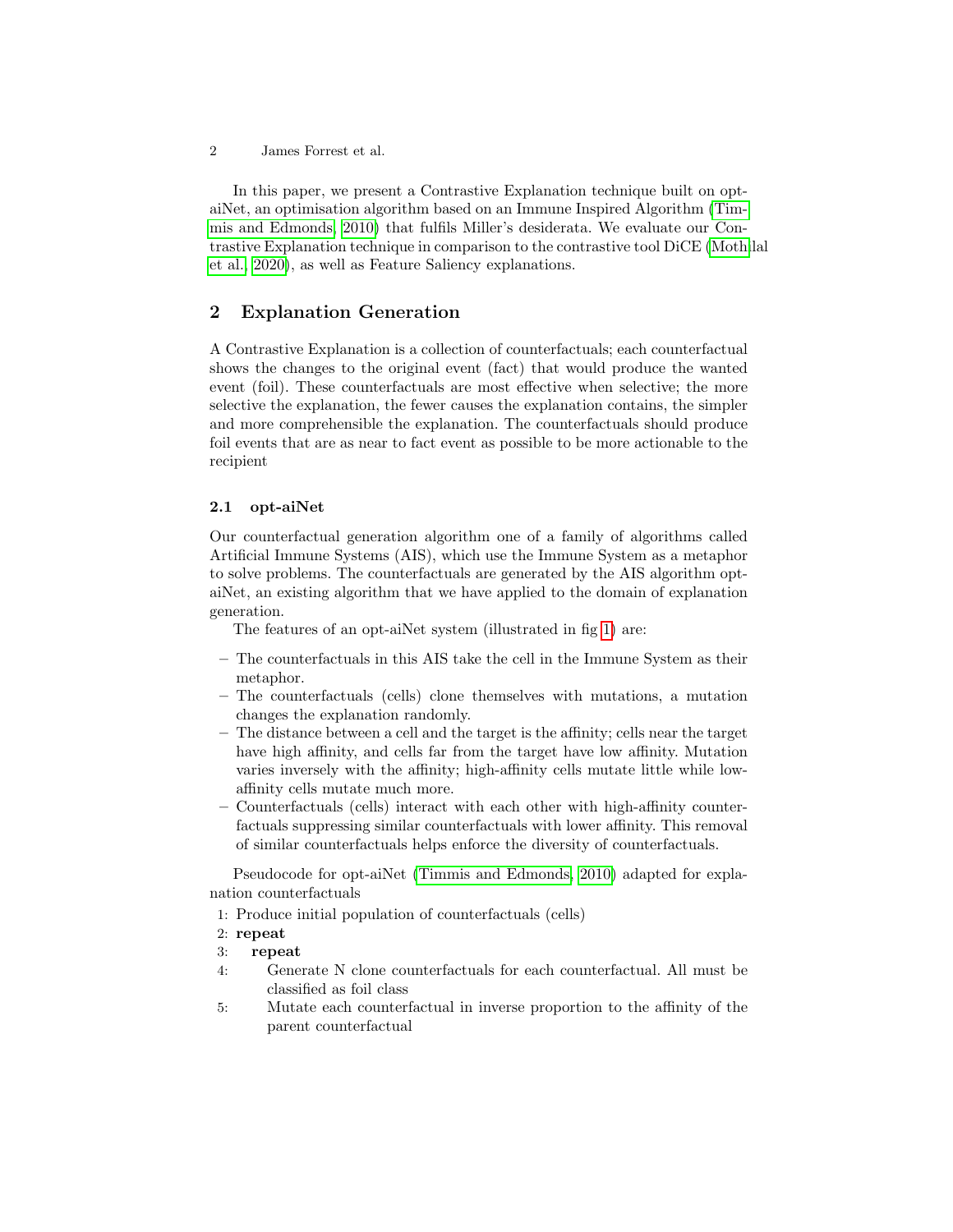

<span id="page-2-0"></span>Fig. 1. Illustration of opt-aiNet for Counterfactual Generation

- 6: Determine the affinity of all counterfactuals
- 7: Keep counterfactual with the highest affinity suppress all others
- 8: until average affinity lower than previous iteration
- 9: Determine highest affinity counterfactuals, suppress similar lower affinity counterfactuals
- 10: Introduce a proportion of new randomly generated counterfactuals
- 11: until stopping condition met

The algorithm is based on the the Ruby programming code provided by Brownlee [2012,](#page-7-2) which was then reimplemented by us in Python.

#### 2.2 DiCE

DiCE is an IML tool that produces counterfactual explanations produced in [\(Mothilal et al., 2020\)](#page-7-1). Optimising on the proximity of the explanation to the fact, this algorithm also optimises to maximise the diversity of the set of explanations it creates.

### 3 Experiments

Our experiments evaluated the explanations of a model's decision. The evaluation methodology followed that suggested in Hoffman et al. [2018](#page-7-3) for Explainable AI (XAI) and Interpretable Machine Learning (IML) evaluations. We used a Test of Performance, in which the participant's comprehension of the explanation of the model's decision was determined by a proxy task of reversing an adverse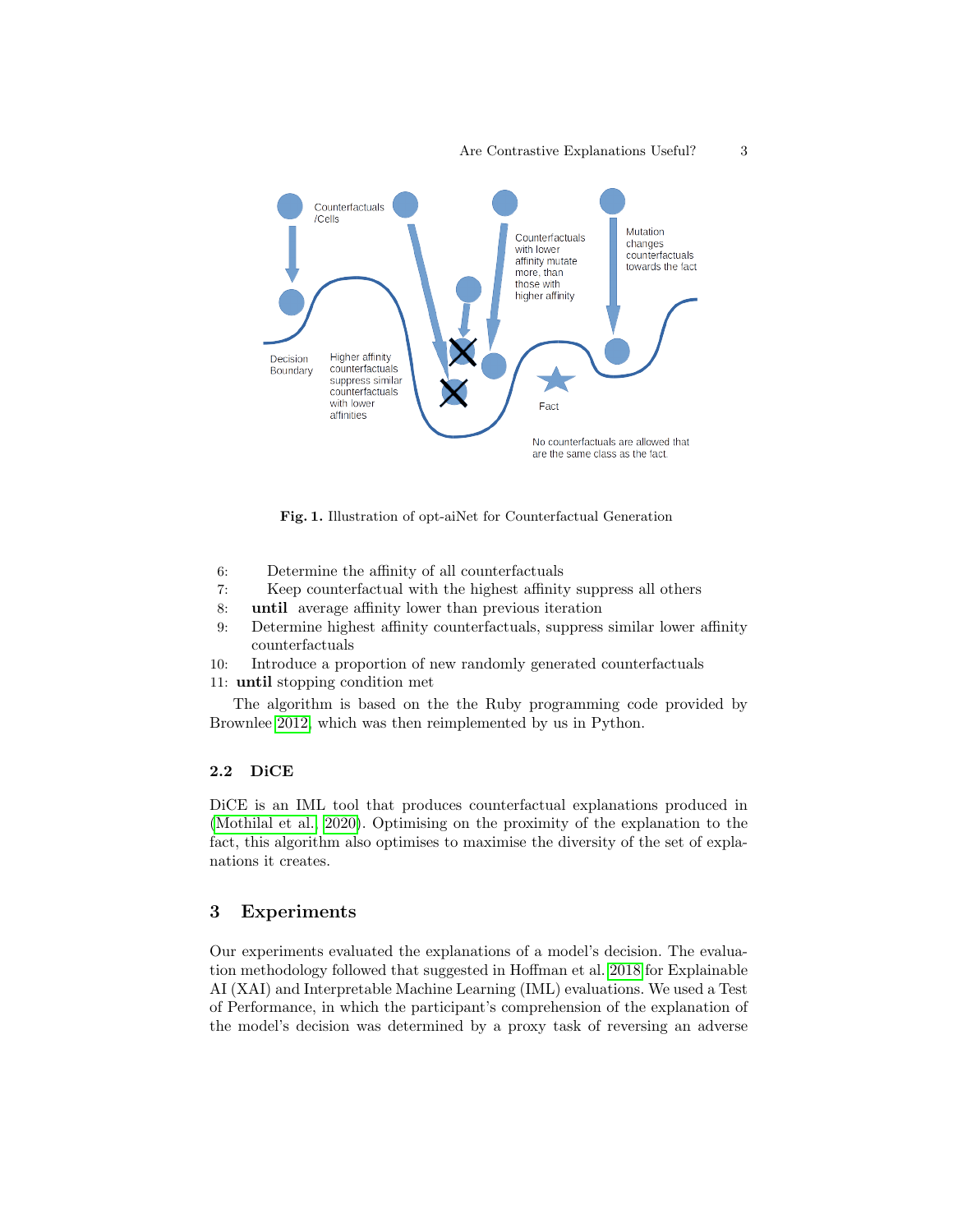4 James Forrest et al.

decision of the model. We used a Test of Satisfaction where the participants answered questions on their satisfaction with the explanation. We did not use a Test of Comprehension, which evaluates the participant's mental models, because these tests are very hard to execute well and are hard to use one test across different types of explanation, whereas our Test of Performance could be used for all the explanation types.

The data used in this experiment comes from the lending dataset maintained by Kaggle at [https://www.kaggle.com/wordsforthewise/lending-club,](https://www.kaggle.com/wordsforthewise/lending-club) which holds data about credit decisions. The decision model used TensorFlow to create a Deep Neural Network.

The task simulated a situation where a data subject received a negative prediction and needed to know the changes to their record that would give a positive prediction. A negative prediction was used in this experiment because data subjects are presumed to care about negative credit predictions more than positive credit predictions. And gives a natural task of amending the record to get a positive result.

Participants were recruited using Amazon Mechanical Turk. The tests were conducted between explanation types, with each experiment using one explanation only. Every participant was shown the same three records with only the explanations changing between participants.

The Test of Performance was to change the values of the record so that the result changed from a refusal of credit where the model scored the record < 0.5 to an acceptance where the model scores  $\geq$  0.5. The participants were asked to change the record by the smallest amount which would cause the model to classify it positively. Those participants with the best understanding of the model should produce a score  $> 0.5$  but close to 0.5.

The Test of Satisfaction was six questions on the user's satisfaction with the explanation rated on a five-point Likert scale.

The questions were:

- 1. I understand this explanation of how the decision was made.
- 2. This explanation of how the decision was made is satisfying.
- 3. The explanation of how the decision was made has sufficient detail.
- 4. This explanation of how the decision was made contains irrelevant details.
- 5. The record is useful to the goal of having the loan application accepted
- 6. This explanation lets me judge the trustworthiness of the explanation.

Further evaluation was done using two Feature Saliency explanations and a control of no explanation. Feature Saliency explanations for tabular data produce a set of pairs of input Features with their Importance. The tools used to generate these Feature Saliency explanations were LIME [\(Ribeiro et al., 2016\)](#page-7-4) and SHAP [\(Lundberg and Lee, 2017\)](#page-7-5), two very popular tools in IML explanation. There were two presentations used of the Feature Saliency explanation type: a bar-chart and a Natural Language Generation (NLG) text. Both presentations have a table showing the feature/importance pairs. With an additional element of either the same data presented as a bar-chart, or a text description. The participants who received No Explanation as a control only saw the data in the record.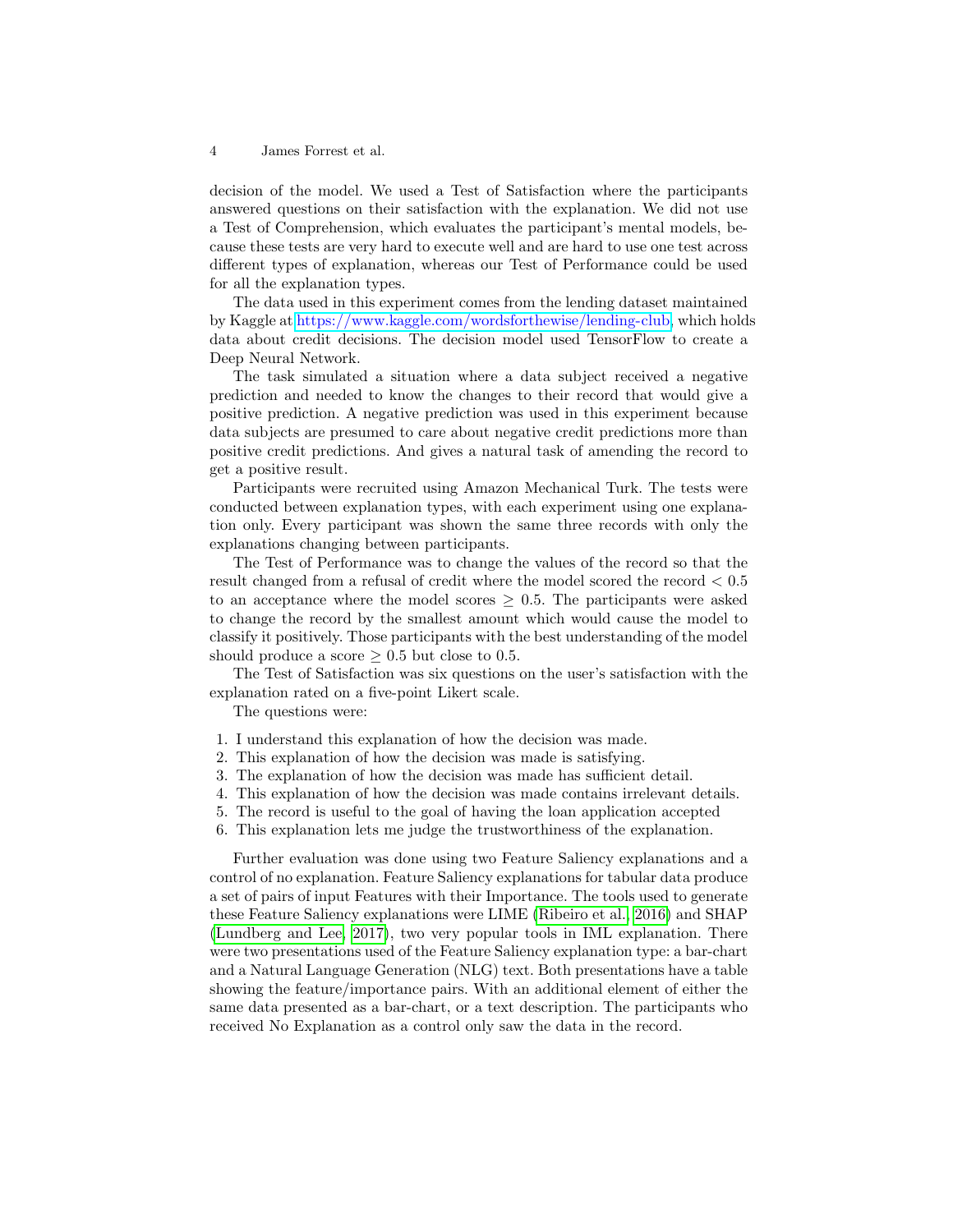### 4 Results

#### 4.1 Test of Performance

The Test of Performance was conducted on whether the participant's alterations to the record successfully produced a change to the models decision from declined to accepted (Correct) or not (Incorrect), and evaluated using the Chi-Squared test. The results are shown in Table [1.](#page-4-0) Contrastive Explanations show no significant difference in whether opt-aiNet or DiCE generate the counterfactuals or whether one or three counterfactuals were used in the explanation. There is no significant difference in performance when the best performing Contrastive explanantion (opt-aiNet with three counterfactuals) is compared to other types of explanations. Comparing the explanation to 'No Explanation' where the participants are only shown the values in the record as a control explanation shows that this has the same performance as any given explanation. There are no significant differences in performance because this is preliminary work with small numbers of participants. Future work might involve doing these tests of explanations with greater numbers of participants to achieve significant results.

| Explanations                  |    |    |    |      | Total Correct Incorrect $\%$ Correct significance from $\chi^2$ test |
|-------------------------------|----|----|----|------|----------------------------------------------------------------------|
|                               |    |    |    |      | with opt-ainet with 3cf                                              |
| opt-aiNet with                | 30 | 19 | 11 | 63\% |                                                                      |
| one counterfactual            |    |    |    |      |                                                                      |
| DiCE with                     | 27 | 16 | 11 | 59%  | 0.59                                                                 |
| one counterfactual            |    |    |    |      |                                                                      |
| opt-aiNet with                | 30 | 20 | 10 | 67\% | NA.                                                                  |
| three counterfactuals         |    |    |    |      |                                                                      |
| DiCE with                     | 30 | 19 | 11 | 63\% | 1                                                                    |
| $ $ three counterfactuals $ $ |    |    |    |      |                                                                      |
| Feature Saliency              | 63 | 41 | 22 | 65%  | 0.934                                                                |
| with bar-chart                |    |    |    |      |                                                                      |
| NLG with                      | 60 | 38 | 22 | 63\% | 0.938                                                                |
| table                         |    |    |    |      |                                                                      |
| No Explanation                | 60 | 40 | 20 | 67\% |                                                                      |

<span id="page-4-0"></span>Table 1. Comparison on Test of Performance of different explanations

#### 4.2 Test of Satisfaction

The results for the Test of Satisfaction are shown in Table [2,](#page-5-0) which shows the mean values for the six five-point Likert scale questions. The participants had higher satisfaction ratings for Contrastive Explanations with three counterfactuals rather than one counterfactual. The satisfaction ratings are similar for both counterfactual generation tools. The opt-aiNet with three counterfactuals has similar satisfaction ratings to the Feature Saliency explanations with either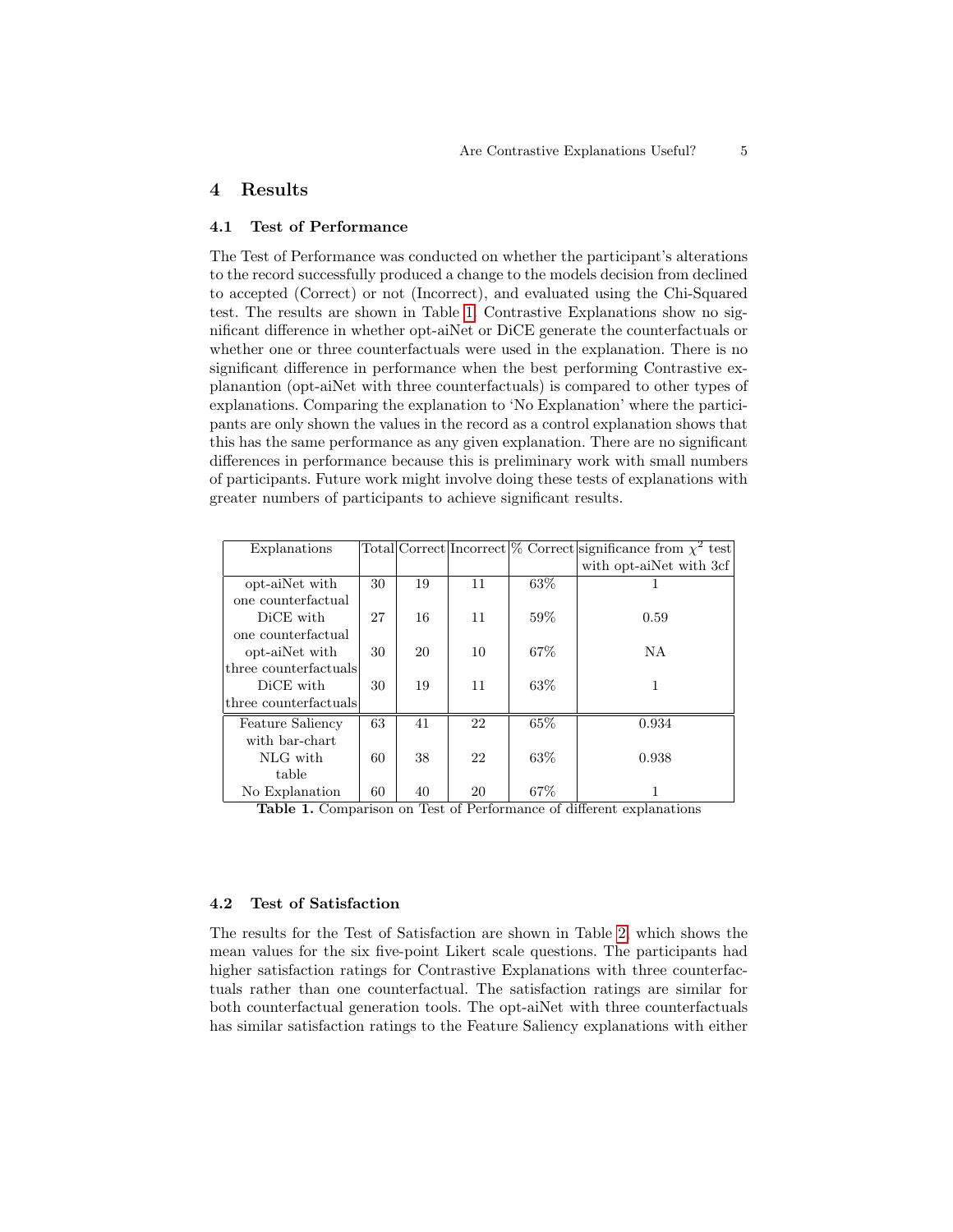6 James Forrest et al.

| <b>Explanation Type</b> | $Q_1$ | Q <sub>2</sub>                                           | $Q_3 Q_4 Q_5 Q_6$   |                     |
|-------------------------|-------|----------------------------------------------------------|---------------------|---------------------|
| opt-aiNet with          |       | $3.93$ 3.59 $*$ 3.67 3.33 3.77 3.47                      |                     |                     |
| one counterfactual      |       |                                                          |                     |                     |
| DiCE with               |       | $3.66 3.36* 3.55 3.48 3.82 3.33$                         |                     |                     |
| one counterfactual      |       |                                                          |                     |                     |
| opt-aiNet with          |       | $3.93 \mid 4.27 \mid 3.80 \mid 3.07 \mid 4.13 \mid 3.87$ |                     |                     |
| three counterfactuals   |       |                                                          |                     |                     |
| DiCE with               | 4.09  | 4.34 $ 4.00 3.17 4.17 4.09$                              |                     |                     |
| three counterfactuals   |       |                                                          |                     |                     |
| Feature Saliency        | 3.95  | 4.00                                                     |                     | 4.06 3.45 3.95 4.12 |
| with bar-chart          |       |                                                          |                     |                     |
| NLG with                | 4.10  | 4.08                                                     | 4.07 3.45 3.95 4.12 |                     |
| table                   |       |                                                          |                     |                     |
| No Explanation          |       | $3.63 3.47* 3.57 3.22 3.90 3.85 $                        |                     |                     |

Table 2. Mean values of the five point likert questions in the Test of Satisfaction

<span id="page-5-0"></span>\* Significant differences between explanations and opt-AINet with three counterfactuals

bar-chart or NLG. Further, the control 'No Explanation' has lower satisfaction ratings than these three explanations.

The significance of the results was evaluated using Mann-Whitney, compared to the opt-aiNet with three counterfactuals. The significant differences were for the second question, 'This explanation of how the decision was made is satisfying', where No Explanation and Contrastive Explanations with one counterfactual had lower ratings.

## 5 Discussion

The Test of Performance produced two unexpected results. Firstly, that Contrastive Explanation with one counterfactual performed unexpectedly poorly compared to other explanations. Because if the record is changed according to the values in the counterfactual, then the classification will change. Secondly, the participants who received the 'No Explanation' of just the values in the record performed as well at the task as those who received an explanation, even though their satisfaction ratings were lower.

Examining why this might be, figure [2](#page-6-0) shows box-plots of the decision models scores of the participant's records. The experiment instructions asked participants to make the smallest changes to the record that would give a positive classification. For the Contrastive Explanations the box-plots show the decision model scores are close to the decision boundary at 0.5, but for the other explanations the average score is further from the decision boundary and have a larger range of scores. This shows the Contrastive Explanations produce more optimal results, whereas, Feature Saliency explanations produce explanations that are still effective at changing the classification, but do so in a less optimal way (the score is further from the decision boundary).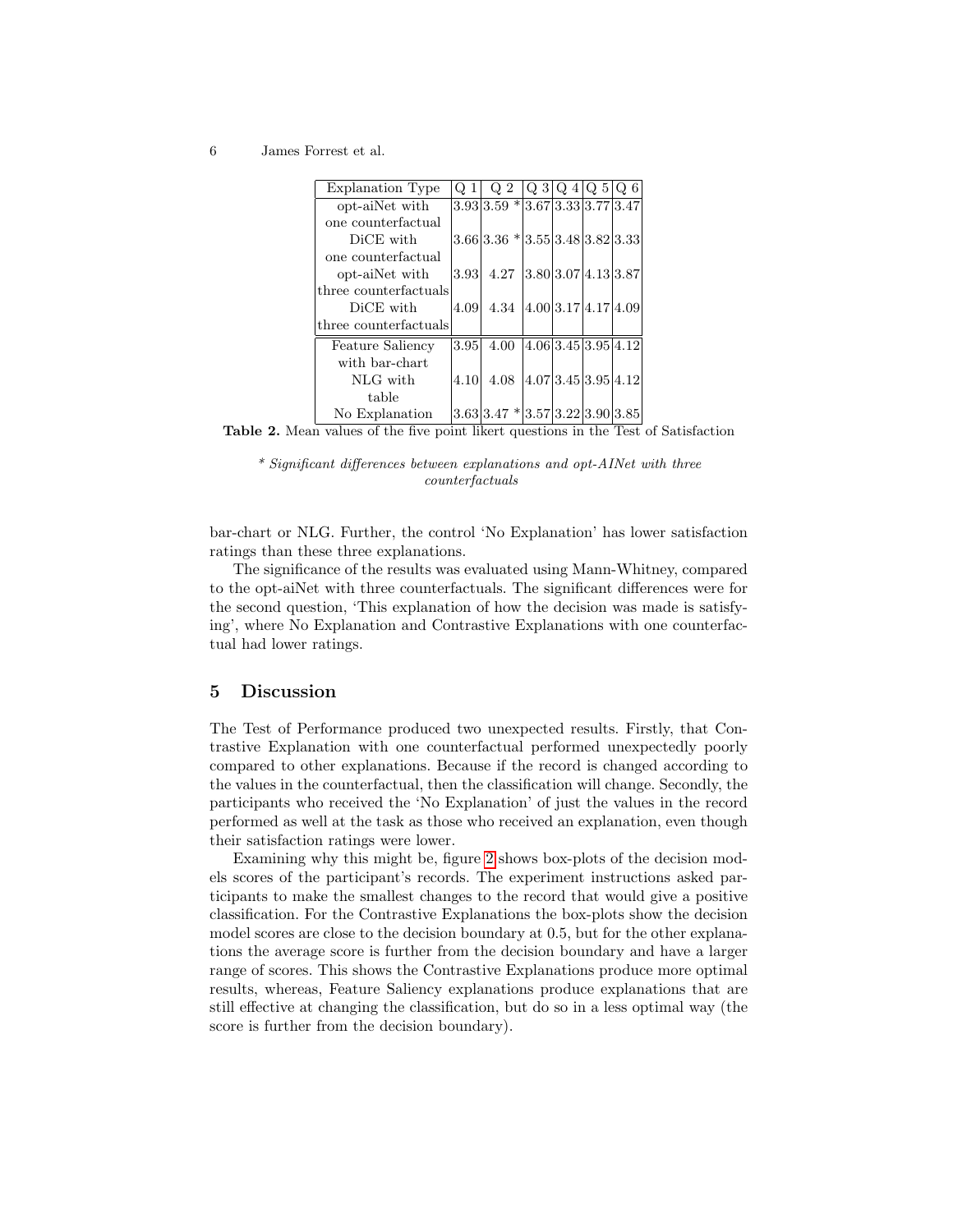#### Are Contrastive Explanations Useful? 7

The 'No Explanation' is effective at changing the classification but poor at producing an optimal result, as the average score is the furthest from the decision boundary. The 'No Explanation' is showing the participants own mental models of the lending domain without being altered by IML explanations. Most participants who saw the 'No Explanation' have a good Mental Model about how to change a record to get credit approval e.g. have a high income and good credit grade. But both participants who saw a Feature Saliency (bar-chart and NLG) explanation and 'No explanation' did not know how much to change the record by to change the record by to get a different classification as this information is not given in the explanations.



<span id="page-6-0"></span>Fig. 2. Box-plots of decision model's scores of participants altered records, for explanations

### 6 Conclusion

This preliminary work shows that the opt-aiNet algorithm produces counterfactuals as good as the established algorithm DiCE. Contrastive Explanations of the model are not necessarily more effective than Feature Saliency explanations or just showing the participants the data in the record used by the ML model. Contrastive Explanations do enable the participants to make more optimal changes to the record, that are nearer to the decision boundary. Participants have their own mental models of how well known domains, this allows them to be effective at changing the decisions of classifiers without use of IML explanations. Future work will require more data and experiments to discover what the effects of explanations of ML decisions are on users.